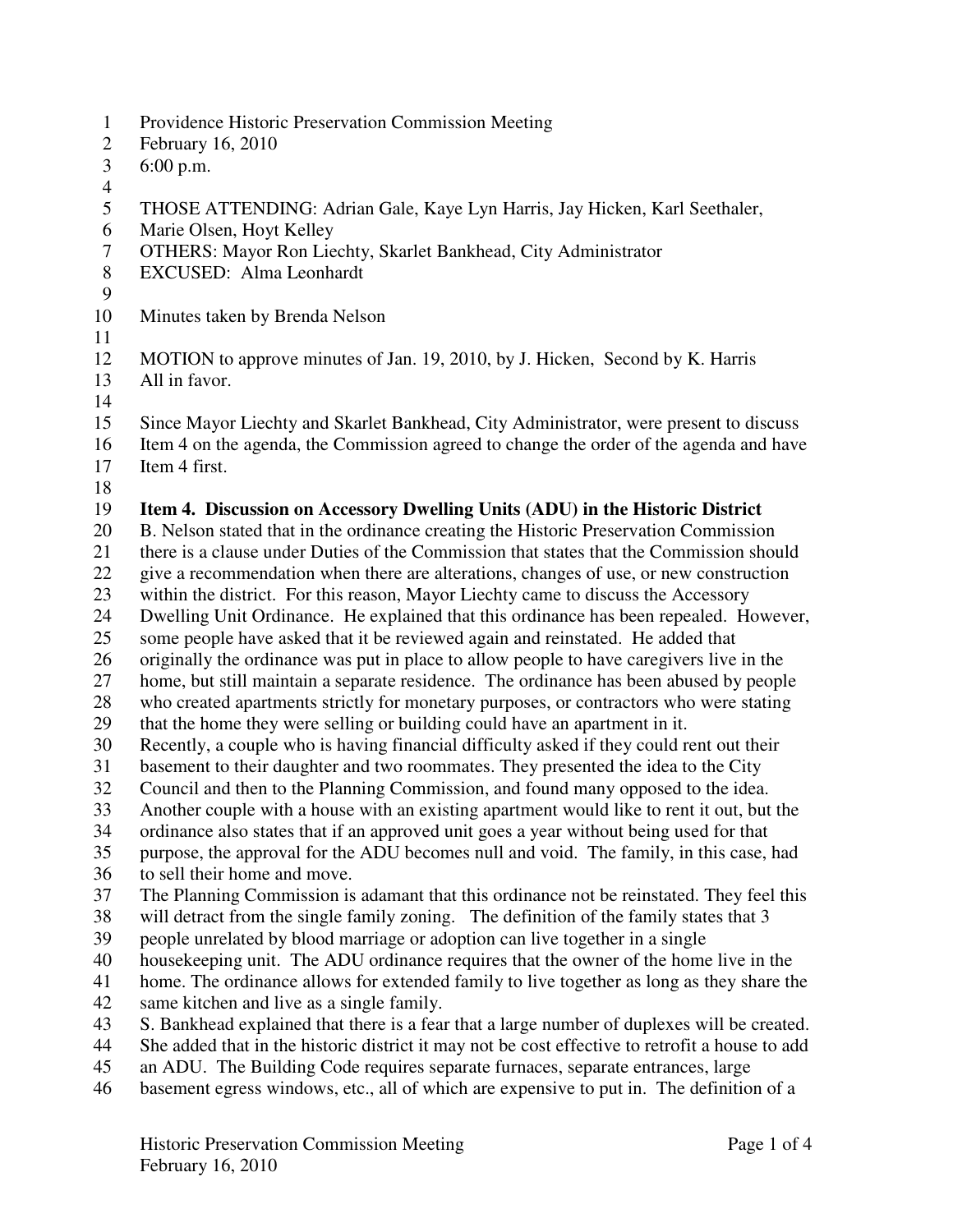1 family used to allow 5 people unrelated to live together as a unit. Because of the number 2 of people requesting ADU permits, the City did two things. They changed the definition 3 of the family to allow only 3 people, and repealed the ADU ordinance. If a couple needs 4 to have caregivers, they could have a single person, but not a couple because of the 5 definition of the family being 3 people. These two changes are difficult for a population 6 that is aging. It's definitely something that is nerve racking for communities. Cities can 7 beef up the ordinances - make sure the home is owner occupied, has adequate parking, 8 etc. If they meet all the requirements, a conditional use permit would be granted. The 9 biggest obstacle is retrofitting the home to meet all the codes and requirements. 10 K. Harris asked why the unit has to be separate. If they all live together and use the same 11 kitchen and eat meals together, etc., it would be considered one family unit. K. Harris 12 asked if we could require by ordinance that only a caregiver could live in the ADU. 13 S. Bankhead explained that when the original ordinance was adopted, everyone thought 14 there would be dozens of apartments spring up. However, only 17 were grandfathered. 15 Almost all of these were to allow a caretaker to be nearby an elderly person. Later, others 16 did start springing up. The City decided they needed to get a handle on the situation. H. 17 Kelley noted that when he was on the Council they had the same problem with a person 18 putting a trailer in the back yard for the aging mother. When the mother passed away, the 19 trailer was still there and was used as a rental. 20 J. Hicken said he could not see anything wrong with the ordinance if the City could keep 21 control. He suggested if there are realtors trying to sell homes as rental properties, we 22 need to talk with them. 23 Mayor Liechty stated that he has a separate unit in his basement, and if anything happens 24 to his mother, he would like to have her live there rather than a nursing home. S. 25 Bankhead stated that a young single mother, who travels a lot with her work, wanted to 26 add an ADU so she could have the security of having someone in her home while she 27 was away. 28 K. Harris asked if this would be just for the historic district or all over town. Mayor 29 Liechty explained that it would be for all over the city. S. Bankhead noted that we could 30 create an ordinance just for the historic district and that may save the integrity of the area. 31 J. Hicken said again that he didn't know why it needed to be regulated so much. If you 32 have an apartment in the basement, it doesn't change the footprint of the home or the 33 integrity of the house. He did remember when this first came up and how upset everyone 34 was over it. He felt we do need solid guidelines, but do people a disservice making it too 35 restrictive. He felt the guidelines in the original ordinance were good. 36 Mayor Liechty explained that with the bad economy, people are thinking of new ways to 37 make money. Others are trying to find alternatives to nursing homes. S. Bankhead felt 38 that some are trying to supplement their income while having someone nearby for 39 company. H. Kelley didn't feel being lonesome was enough of a reason to allow ADU's. 40 He felt that bringing family home is sometimes necessary. J. Hicken explained that by 41 adding the girl and her two roommates, there are two or three more cars. Mayor Liechty 42 stated that when all of his kids come for a visit, he has a dozen cars parked at his home, 43 and that is not against the city ordinances unless it is during winter parking curfew. 44 K. Harris stated that the problem still goes back to whether it is a single family unit. This 45 is creating a double family. J. Hicken said an altered home still has to have a certificate 46 of occupancy. S. Bankhead said they would also have to have a conditional use permit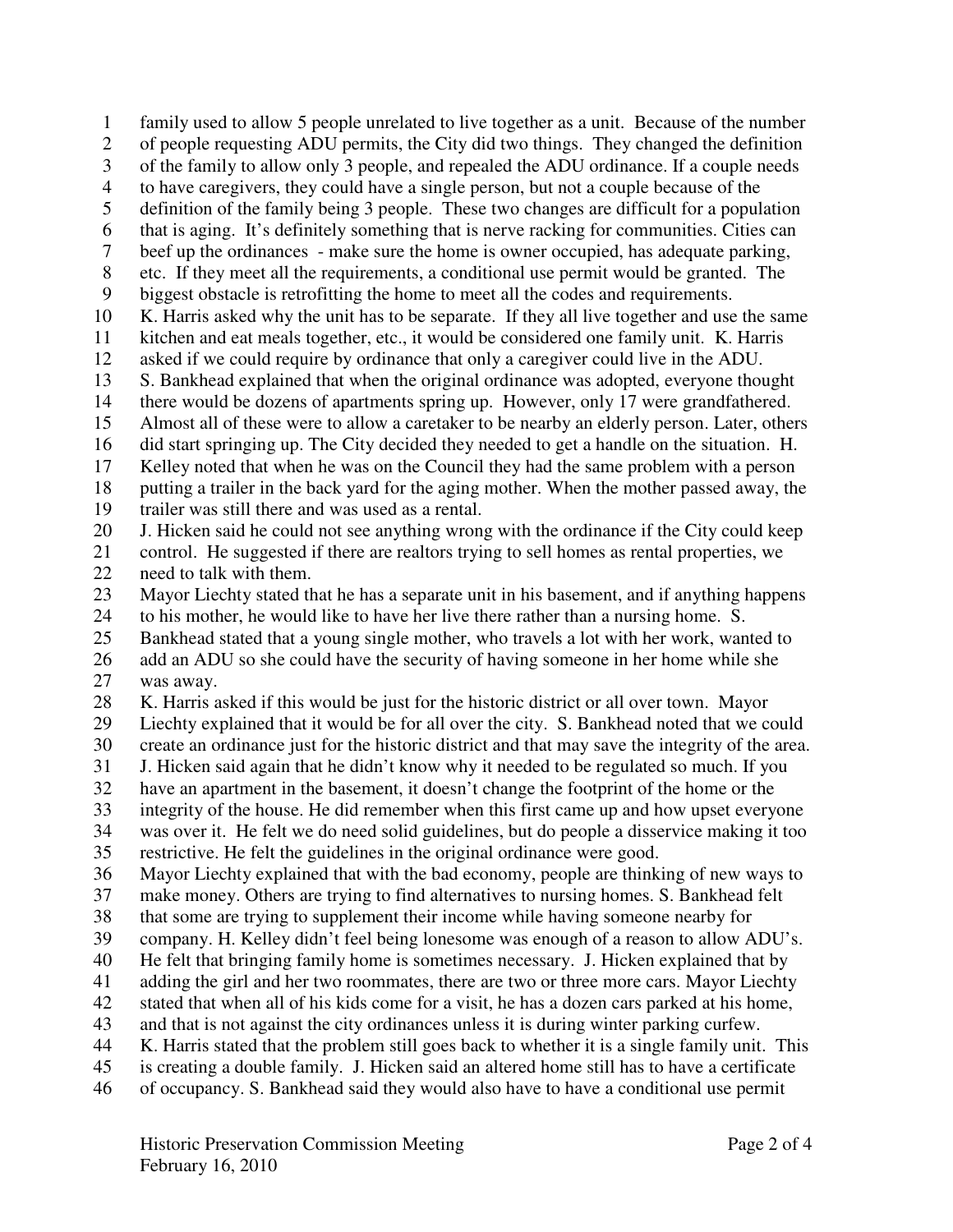- 1 They would have to bring in a site plan and see if it qualifies. Then there would be a
- 2 public meeting. K. Harris asked if neighbors are notified. S. Bankhead said only for
- 3 rezoning. If the person meets all the requirements, he doesn't need to have his neighbors
- 4 permission.
- 5 MOTION by J. Hicken that we recommend reinstating the ADU ordinance. Second by
- 6 H. Kelley. All in favor. K. Harris added that she wanted to add the stipulation that the
- 7 ordinance be reviewed for the historic district.
- 8 J. Hicken added that we need to make sure there are teeth in the ordinance, and the City
- 9 needs to keep track of what's going on. K. Harris said this still will not help the person
- 10 who has asked for help because the definition of the family still prohibits her from having
- 11 that many unrelated people in the apartment H. Kelley stated that he still thought we
- 12 should have ordinances for the historic district only. S. Bankhead asked that the
- 13 Commission discuss what conditions they would like to have in the District.
- 14

15 K. Seethaler explained that there is a CLG Conference from April 29 – May 1 in Salt

- 16 Lake City if anyone is interested.
- 17

# 18 **Item 1. Report on CLG grant application**

- 19 B. Nelson reported that she turned in the application for the CLG grant last week. J.
- 20 Hicken contacted as many Commission members as he could regarding the signage. He
- 21 spoke with Randy Eck who had the idea of putting stick on labels on each of the street
- 22 signs in the district. The cost of each label was \$6.50. We plan to get 200 labels, or 4 per
- 23 intersection. J. Hicken also looked into getting 4 pole signs to have at various places
- 24 entering the district that will identify the area and give information. We need to decide
- 25 on the colors and graphics. He said if we want to see what one looks like, there are some 26 on 600 West and Center in Logan.
- 27 B.Nelson added that along with the signage, she has submitted to have K. Broschinsky
- 28 complete 8 more intensive level surveys. This gives us much more information about the 29 homes within the district. We need to decide which homes to include.
- 30
- 31

#### 32 **Item 2. Report on proposed museum**

- 33 A.Leonhardt was not able to attend, but did phone in his report. He met with the City 34 Council, and they were in favor of using the RAPZ tax application to apply to help with 35 the purchase of the home on 100 North and Main to use as a museum. The owners
- 36 agreed to have an appraisal on the home and lot done the first part of March.
- 37 S. Bankhead added that the Council has decided to apply for three large projects. K.
- 38 Seethaler asked if applying for such a large amount may dilute the chance of getting the
- 39 museum property. S. Bankhead felt that if we ask for a large amount, at least we will get
- 40 a portion of it. We have been conservative in the past. These are good projects, but they
- 41 are expensive. H. Kelley asked when the RAPZ allocations would be announced. S.
- 42 Bankhead thought in March or April. K. Seethaler asked if we need to assure that the
- 43 museum property is still available. S. Bankhead said we have to assure the County that
- 44 we will finish the project. The owners are agreeable to sell, but we are not ready to
- 45 commit until we know if we have the funding. J. Hicken stated that we may need to do
- 46 an option to purchase so we have first right to the property